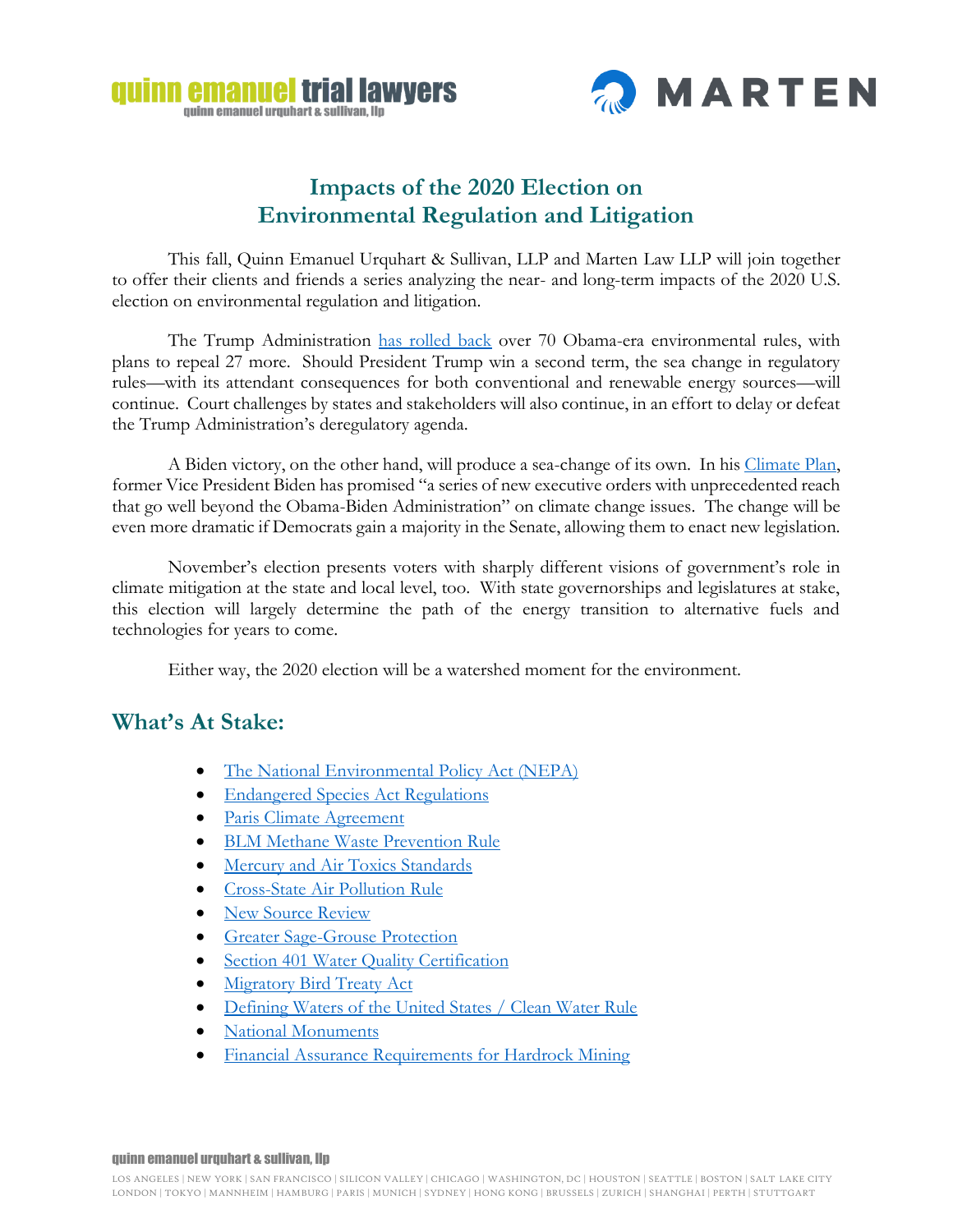**Quinn Emanuel** is routinely recognized as one of the world's preeminent litigation and appellate practices. For years, *Law360* has named it to the "Fearsome Four"—the four most feared adversaries in litigation. *Vault* recent named the Firm the top commercial litigation practice for 2021. The Firm brings that prowess to the field of regulatory litigation and, in particular, energy-sector disputes. Its lawyers have represented clients in virtually every energy field, from upstream and downstream oil and gas companies, to nuclear energy operators, to solar and wind renewable developers and sponsors. FERC and state PSC proceedings—as well as appeals in court for judicial review of orders of those agencies—are familiar territory, as are arbitration and court proceedings involving disputes between private actors in the sector.

**Marten Law** is one of the nation's premier environmental practices, advising clients on regulatory compliance, public lands issues, project siting, and environmental remediation issues. Its lawyers have represented clients in several of the largest environmental litigation cases in the country: including the 2010 Deepwater Horizon and 1989 Exxon Valdez oil spills and multi-billion Superfund cleanups. Its lawyers have held senior positions in environmental agencies, and collaborated on development projects in the mining, oil and gas, solar, and wind industries. It has also represented, in environmental matters, some of the country's largest manufacturing, transportation, e-commerce, forestry, technology, real estate development, agriculture and financial companies in complex regulatory, permitting, enforcement and administrative matters throughout the United States.

We look forward to helping our clients and friends navigate what will undoubtedly be a fast changing post-election landscape. Watch this space.

\*\*\*